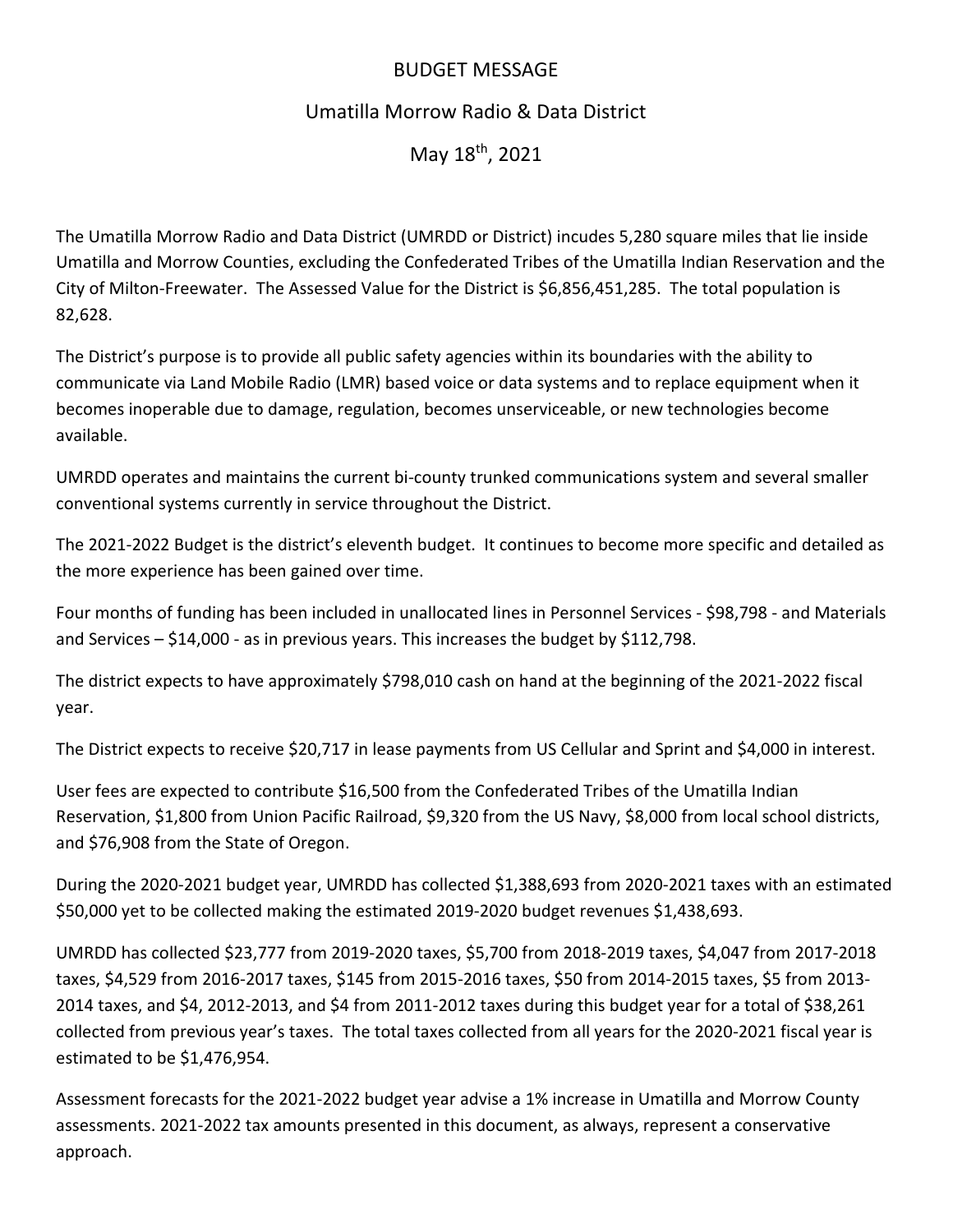\$1,487,744 in property tax revenue is estimated to be received for this budget year. \$35,000 is expected to be collected from previously levied taxes in 2021-2022. The total taxes collected from all years for the 2021-2022 fiscal year are estimated to be \$1,522,744.

I have added \$200,000 in the Grant Funds line as there is a possibility that the District may receive grant funding in the 2021-2022 budget year.

The budget will be broken down by section and explained line by line below.

- I. Personnel Services
	- A. Administrator Salary: A COLA increase of 2.6% in November to \$94,985 was added this year.
	- B. Administrative/Technical Assistant Salary: A COLA increase of 2.6% in July to \$45,457 plus \$1,000 added to the line for possible overtime.
	- C. Communication Technician: A COLA increase of 2.6% in July to \$83,962 and \$1,000 added to the line for possible overtime.
	- D. Payroll Taxes: Estimate from book keeper, about 8% of salary total.
	- E. PERS: This line will be increased by approximately 11% per year until 2026 according to PERS predictions.
	- F. Medical Insurance: Based on district policy that limits medical cost to this maximum amount.
	- G. Workers Comp: Based on historical costs.
	- H. Life Insurance: Based on historical cost.
	- I. HRA (Health Reimbursement Account): This is a new line this year. In previous years, this cost was incorporated into the Medical Insurance line. It has been separated for clarity.
	- J. Long Term Disability: Based on historical cost.
	- K. FireMed: Current membership rate for two employees.
- II. Materials and Services
	- A. Professional Services: Engineering studies of post-project tower loading assessments and possible new site construction and FCC licensing assistance.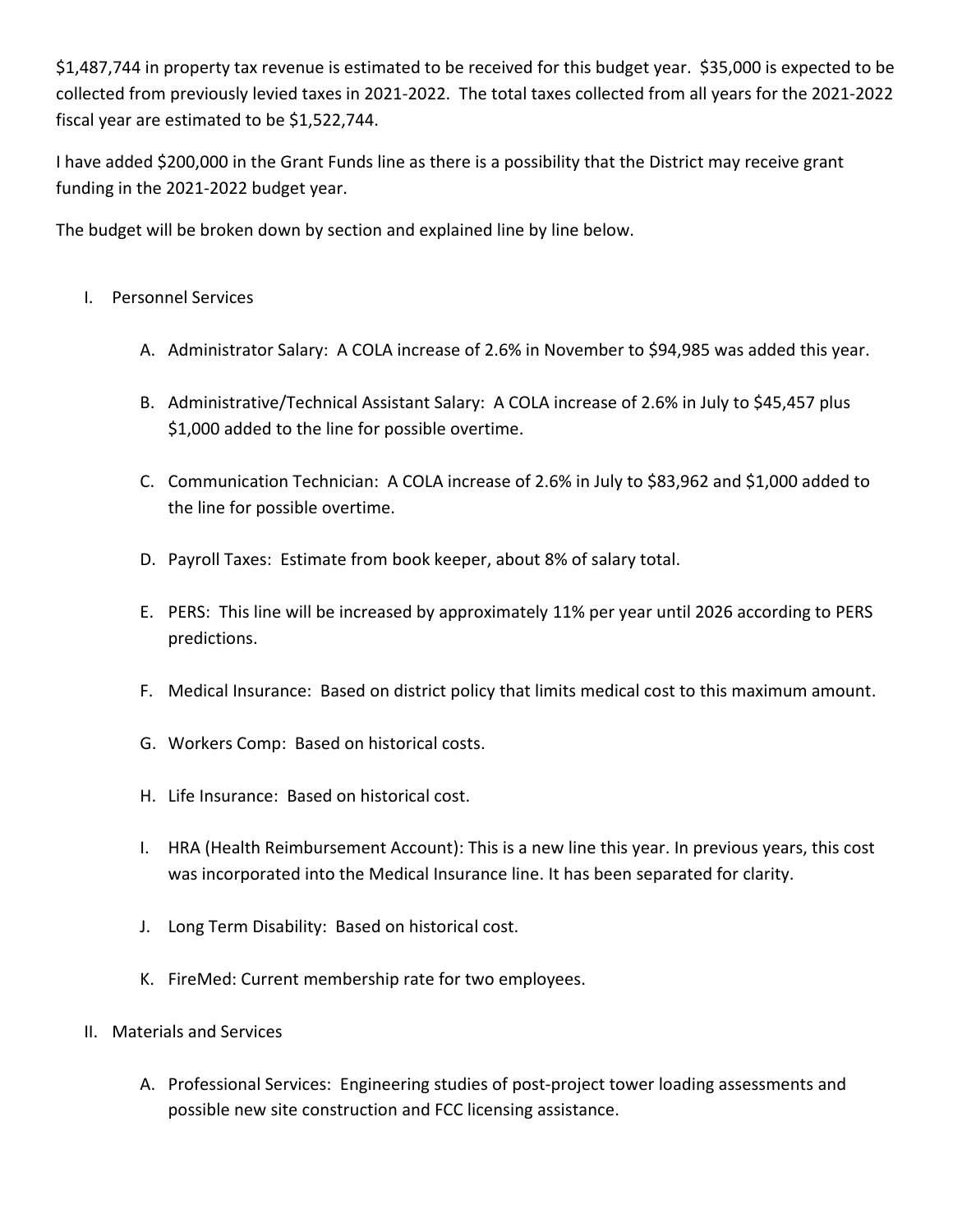- B. Voice System Maintenance: Based on service support agreements with the LMR and Dispatch Console vendors.
- C. IT Services: Based on historical costs.
- D. Microwave System Maintenance: Based on service/support agreement with microwave vendor.
- E. Subscriber Unit Maintenance: Expected to be low as units are new and under warranty.
- F. Office Supplies and Maintenance: Based on historical costs.
- G. Notifications and Publication: Estimation of costs associated with required publications.
- H. Training/Travel: Provides training for district staff and funds to travel to meetings, training sessions, and conferences.
- I. Office Space Rent: Based on rental agreement with Umatilla County.
- J. Dues/Fees: Based on historical costs.
- K. Subscriber Unit Software Maintenance: Based on historical costs.
- L. Insurance: Based on historical costs.
- M. Annual Audit: Based on current agreement.
- N. Elections: Based on historical costs, there will be no elections this year.
- O. Cell Phone and Data Card: Based on historical costs.
- P. Protective Clothing and Equipment: Based on historical costs.
- Q. Test Equipment Maintenance: Based on historical costs.
- R. Vehicle Expenses: Based on historical costs and upfitting of two vehicles this year.
- S. Legal Expenses: Minimal costs are expected, but funds should be available.
- T. Board Expenses: Based on historical costs.
- U. Bookkeeping Contract: Based on historical costs.